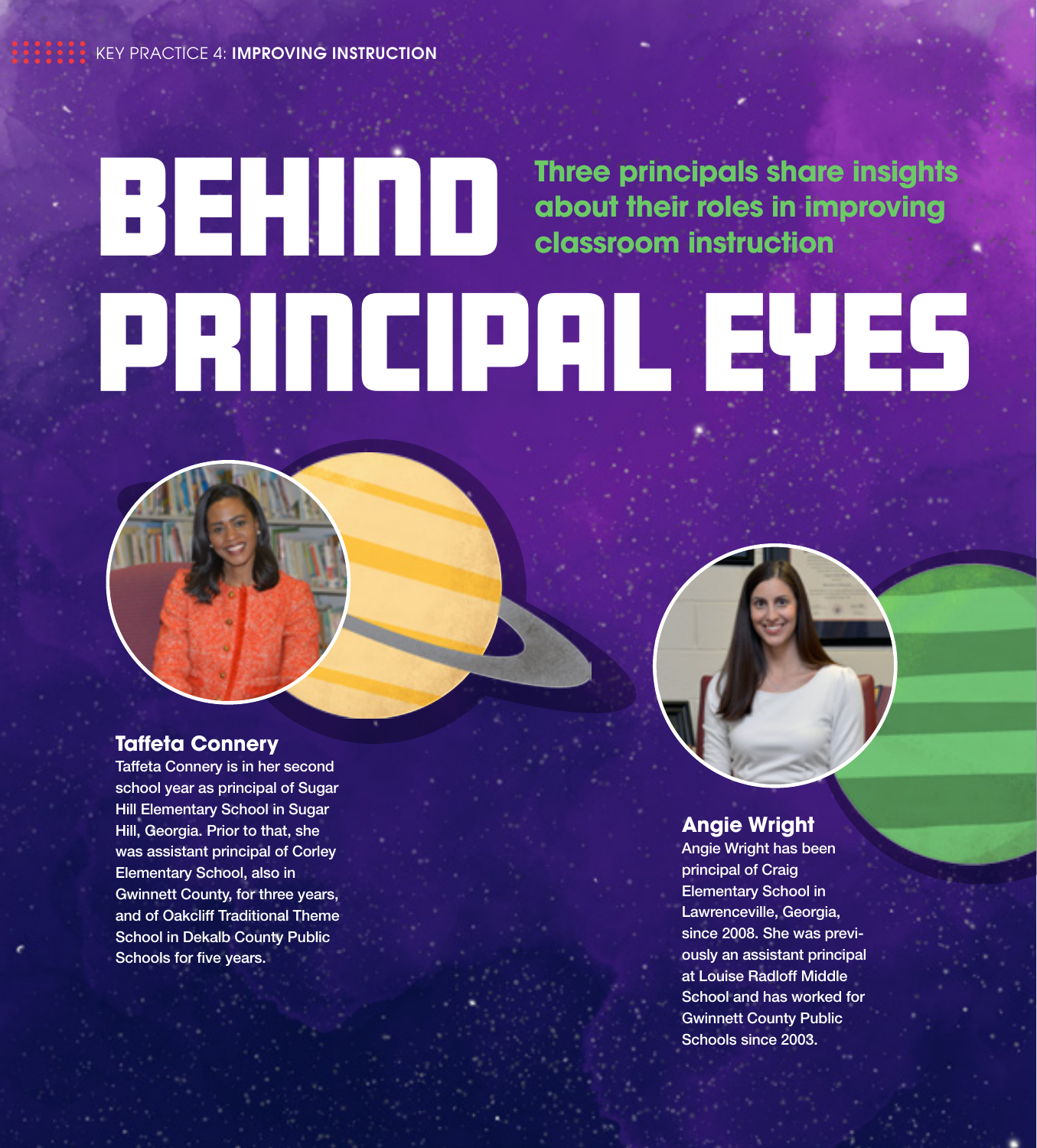Photos courtesy of Lifetouch Photography Photograph Photos courtesy of Lifetouch

#### **Bron Gayna Schmit**

Bron Gayna Schmit has served as a principal in Gwinnett County Public Schools for the past 18 years. She has led Simpson Elementary School in Peachtree Corners, Georgia, since 2004, and took the helm at Walnut Grove Elementary School in Suwanee, Georgia, in 1999. Prior to that, she was assistant principal of Peachtree Elementary and Walnut Grove Elementary schools.

oday, the nation's high school graduation rate is at a record high—more than 84 percent, according to the U.S. Department of Education—

T dropout rates are hitting historic lows, and more students than ever are attending college.

At the heart of these trends are effective principals and their push to advance achievement. From improving the quality of classroom instruction to offering continued professional learning opportunities, principals empower teachers to excel at instructing and students to excel at learning.

*Principal* magazine recently held a roundtable with three principals from Gwinnett County Public Schools— Georgia's largest school district—to get their take on the principal's role in shaping classroom instruction.

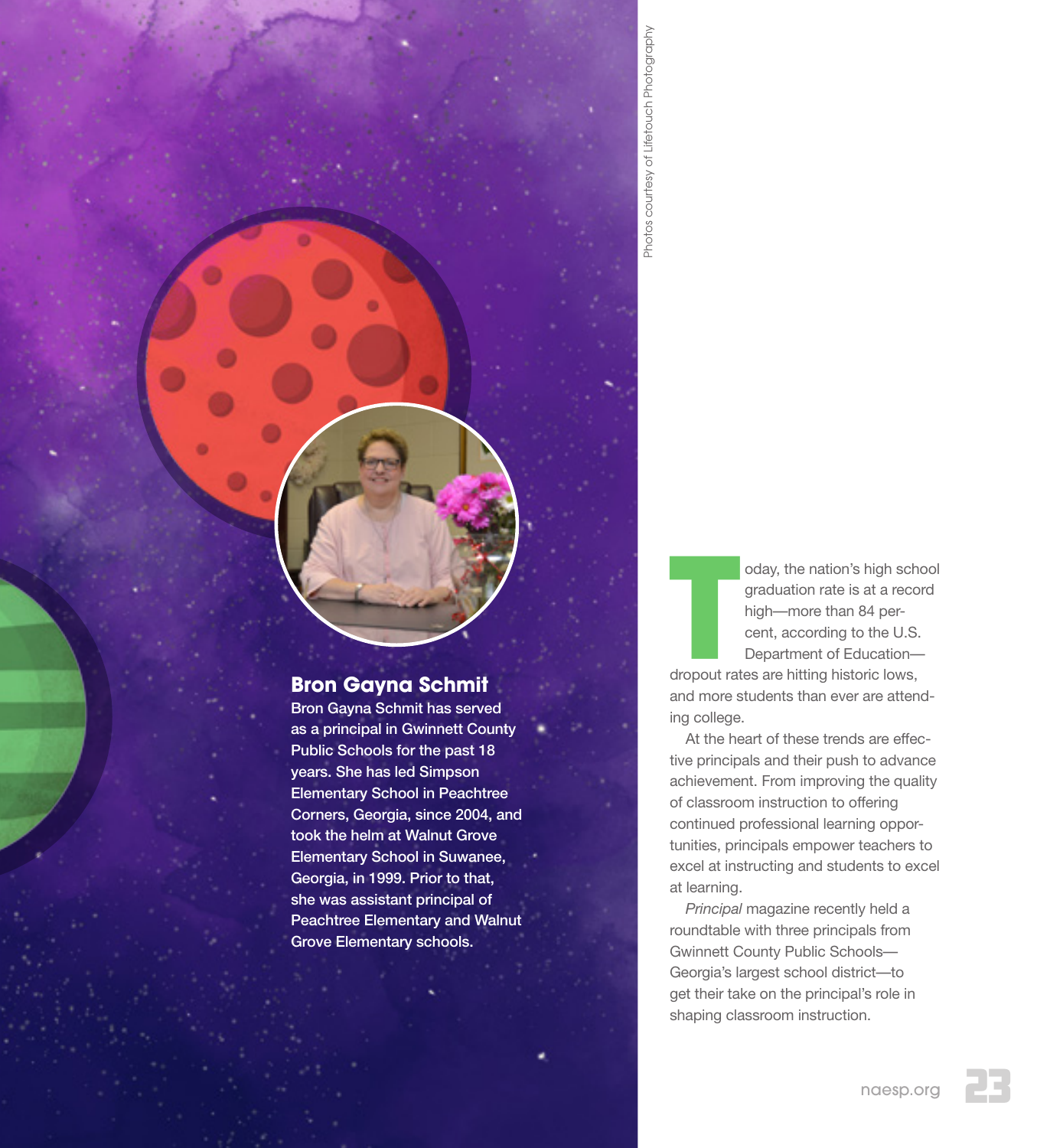#### **Quality instruction begins with teachers and their level of mastery. How can principals encourage growth for their entire staffs, despite teachers having different approaches to instruction and varying levels of experience?**

**Connery:** I strongly believe that it's my job to create opportunities for continuous improvement in the classrooms. We create opportunities for full-day plannings, and we schedule substitutes so all teachers in grades K–5 can participate. During this time, our grade-level teachers collaborate, and we analyze and look at schoolwide data to determine our impact in order to make instructional adjustments if necessary. This reflection time is critical in ensuring that every staff member is able to make informed decisions based upon student performance on common, district, and state assessments.

Whether it be STEM opportunities or guiding reading or math, we want to make sure that pedagogy is strong and we're here to work as a team. We only succeed when everybody from kindergarten through fifth grade is successful.

**Schmit:** In a very complex world, and in the very complex world of education, I think it's important for the instructional leader to keep it simple and focused. The way we do that is to concentrate on what's most important—teaching and learning—because it's easy to get caught up in what's urgent, what's critical, or what needs to be done today, versus what can wait until tomorrow.

I think teachers all have different beliefs about pedagogy, and they have

heard different opinions about quality instruction. So, I think it's important for the principal and the administrative team to say, "In our county and school, we follow these research-based, quality teaching strategies."

For teachers who are new to our school system or to our school, it's important to provide a mentor program. New staff members are bringing good ideas, but as a principal, if we don't keep those instructional arrows pointing in the same direction, we're going to be all over the place, and our student achievement is going to be all over the place. If we concentrate and eliminate and direct ourselves—with all our arrows going in the same direction—we're going to improve student achievement.

**Wright:** I think one of the most difficult challenges as a principal is trying to create equity in instruction among the classrooms. At Craig, our instructional expectations are grounded on our district's Quality-Plus Teaching Strategies. We focus on the workshop model in reading, writing, and mathematics. As educators, we have to sift through all the information that is coming out in education and really ground ourselves on what the research indicates are the best approaches to teaching our students.

We begin every nine weeks with unpacking our standards. Whether you are a veteran or a brand new teacher, we all have our interpretation of the standards. Once we have an understanding of the standards, we then discuss how we will formatively and summatively assess the standards.

At times, our veteran teachers will model different strategies to our new teachers to ensure everyone has a clear understanding of the standards. These conversations enable us to create a common vocabulary and a common approach to instruction that we utilize with our students from kindergarten through fifth grade—we are building upon their knowledge every year.

#### **What methods of professional development have worked well in your district?**

**Connery:** As a new principal—this is my second year in this role—Gwinnett County has outstanding support measures in place. As a member of our district's Aspiring Principal Program, I was exposed to research-based case studies on high-performing schools.

We also have "leader-mentors" who provide individualized coaching sessions. We sit down one-on-one and talk about the teaching and learning practices occurring in the building. We also conduct paired observations in classrooms. All leader-mentors are former principals, so they are highly skilled to navigate situations that happen in a school on a day-by-day basis.

I believe in developing teacher leaders. We have in place what we call "live lessons," where teacher grade-level teams plan to address areas of growth identified in our district assessments. The actual lesson is modeled by our coach and by one of the grade-level teachers, who brings their classroom into our live lesson room. That lesson is streamed throughout all of those grade-level classrooms. This instructional practice has shown an increase in student achievement for three consecutive years—on our district as well as our state assessments.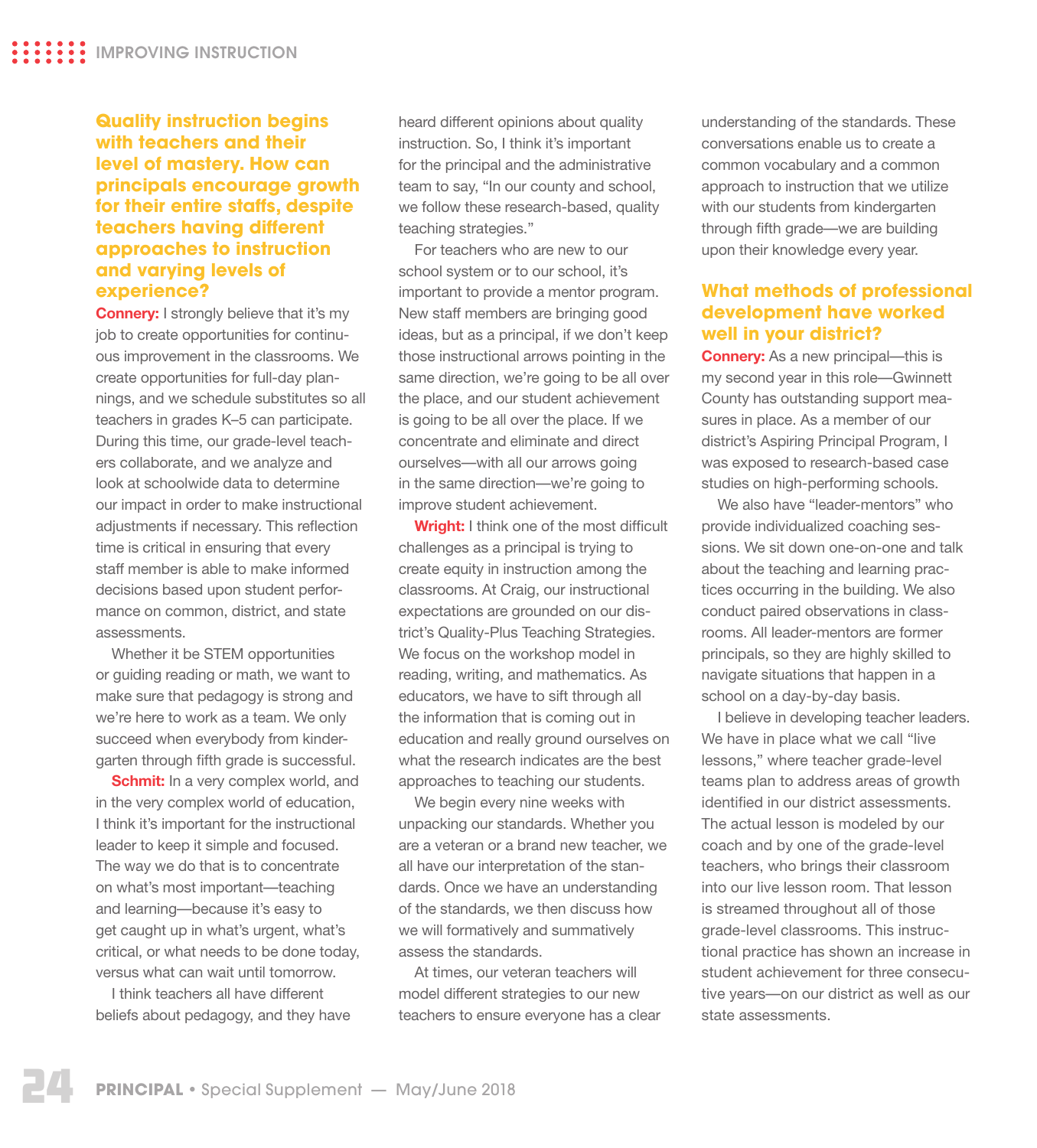**As an instructional leader, I'm an avid believer that you need to walk alongside your teachers. We have to be in the classrooms, we have to be present, we have to listen, and we have to encourage them."** 

—Angie Wright, principal, Craig Elementary School, Lawrenceville, GA

**Schmit:** This is where my age comes into play. As a principal for 18 years, it's trial and error. Early in my career, I offered professional development to our staff, and it was a one-size-fits-all type of thing. And it was OK. But as I grew as a leader, I realized we expect teachers to differentiate their lessons for their learners. So, why should we not, as administrators, differentiate our professional development for our teachers?

For example, in the area of technology, why should some teachers sit through the basics of spreadsheets when they can move on to the intricacies of e-class pages? We began differentiating instruction. Now, we offer four levels of technology staff development.

Our next step involves teachers observing in other teachers' classrooms, and taking the time to debrief after those visits. It's been hugely effective.

**Wright:** One of the areas that I had to grow in as a leader was increasing my level of engagement when presenting new learning to the teachers. I wanted to create an environment where teachers were doing the heavy lifting in their learning, versus me doing it. Through the National School Reform Faculty, I

was able to develop as a facilitator in utilizing protocols. I could then create an environment where I presented content that the teacher needed to determine what was valuable and how it could be implemented into instruction.

In addition, I knew that I had to develop more leaders in the building. At times, teachers listen to other teachers more than they listen to administrators. They need a practitioner who's doing the work that we're asking them to do. In each grade level, we developed two facilitators in the areas of language arts and mathematics. Their roles are to help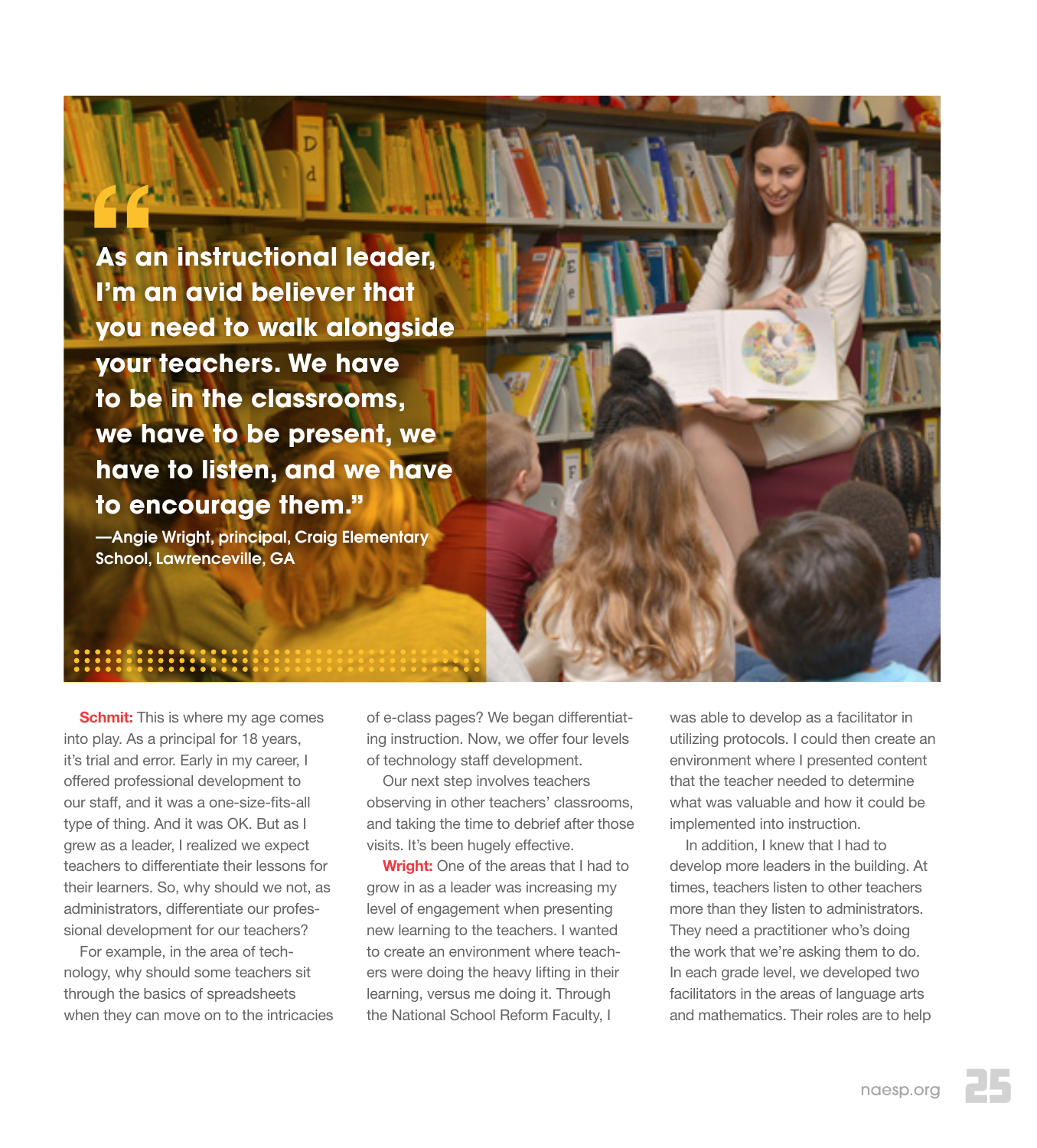lead instructional conversations, continue the staff development, and to help work with the instructional team to determine or adjust the professional development.

**With ESSA empowering principal leadership by giving school districts and individual states more autonomy than its No Child Left Behind predecessor, how do you see that shaping classroom instruction?**

**Connery:** This ESSA plan, in my opinion, is challenging our leaders to rethink the current structures in place and build more opportunities for teacher collaboration and shared leadership. I believe now we have more flexibility to determine what works best for our individual schools. We are extremely lucky that our district supports us with strategies that work best in our buildings. In regard to the classroom, it gives us as leaders the ability to meet students where they are and increase that collaboration with teacher teams in

order to differentiate our own needs. I am appreciative of the flexibility that it offers individual schools as well as districts.

**Schmit:** I love the word "empower." If schools are following the district direction and we are experiencing success, then why not breed that success by applauding and recognizing things that are happening that are going right at the school? Same thing about the classroom—if teachers are increasing student achievement, and they have aligned themselves with our vision, then can we

**This ESSA plan, in my opinion, is challenging our leaders to rethink the current structures in place and build more opportunities for teacher collaboration and shared leadership."** 

—Taffeta Connery, principal, Sugar Hill Elementary School, Sugar Hill, GA